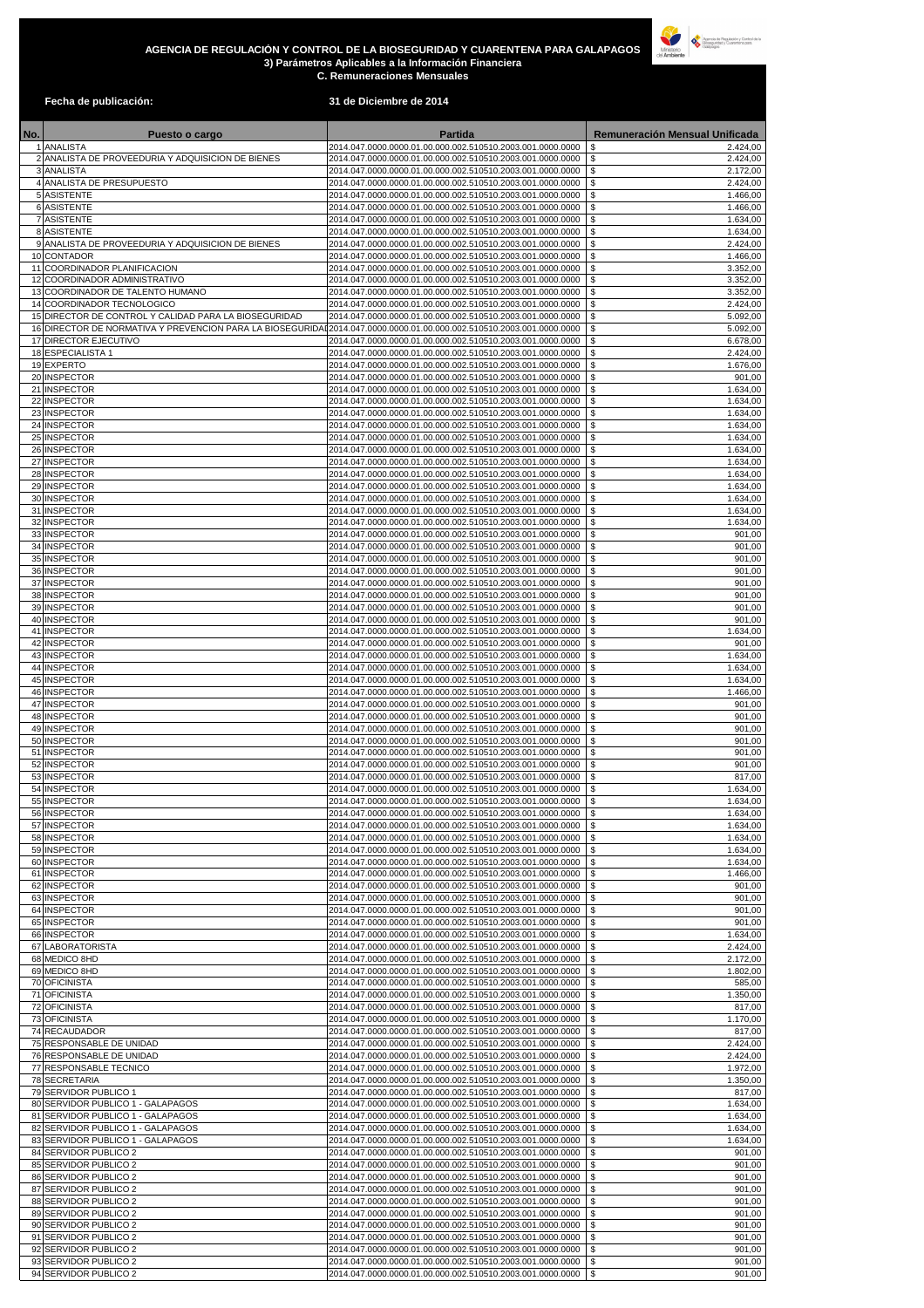|             | 95 SERVIDOR PUBLICO 2                                                                      | \$<br>2014.047.0000.0000.01.00.000.002.510510.2003.001.0000.0000<br>901,00                                                                                                        |
|-------------|--------------------------------------------------------------------------------------------|-----------------------------------------------------------------------------------------------------------------------------------------------------------------------------------|
|             | 96 SERVIDOR PUBLICO 2                                                                      | \$<br>2014.047.0000.0000.01.00.000.002.510510.2003.001.0000.0000<br>901,00                                                                                                        |
|             | 97 SERVIDOR PUBLICO 2                                                                      | \$<br>2014.047.0000.0000.01.00.000.002.510510.2003.001.0000.0000<br>901,00                                                                                                        |
|             | 98 SERVIDOR PUBLICO 3<br>99 SERVIDOR PUBLICO 7 - GALAPAGOS                                 | \$<br>2014.047.0000.0000.01.00.000.002.510510.2003.001.0000.0000<br>986,00<br>\$<br>2014.047.0000.0000.01.00.000.002.510510.2003.001.0000.0000<br>3.352,00                        |
| 100         | <b>TECNICO</b>                                                                             | $\mathfrak{S}$<br>1.170,00<br>2014.047.0000.0000.01.00.000.002.510510.2003.001.0000.0000                                                                                          |
| 101         | <b>TECNICO</b>                                                                             | \$<br>2014.047.0000.0000.01.00.000.002.510510.2003.001.0000.0000<br>1.170,00                                                                                                      |
|             | 102 TECNICO                                                                                | \$<br>1.170,00<br>2014.047.0000.0000.01.00.000.002.510510.2003.001.0000.0000                                                                                                      |
| 103         | <b>TECNICO</b>                                                                             | \$<br>1.170,00<br>2014.047.0000.0000.01.00.000.002.510510.2003.001.0000.0000                                                                                                      |
| 104         | <b>TECNICO</b><br>105 TECNICO                                                              | \$<br>1.170,00<br>2014.047.0000.0000.01.00.000.002.510510.2003.001.0000.0000<br>\$<br>1.170,00<br>2014.047.0000.0000.01.00.000.002.510510.2003.001.0000.0000                      |
| 106         | <b>TECNICO</b>                                                                             | \$<br>1.170,00<br>2014.047.0000.0000.01.00.000.002.510510.2003.001.0000.0000                                                                                                      |
| 107         | <b>TECNICO</b>                                                                             | \$<br>1.170,00<br>2014.047.0000.0000.01.00.000.002.510510.2003.001.0000.0000                                                                                                      |
| 108         | <b>TECNICO</b>                                                                             | \$<br>1.170,00<br>2014.047.0000.0000.01.00.000.002.510510.2003.001.0000.0000                                                                                                      |
|             | 109 TECNICO<br>110 TECNICO                                                                 | \$<br>2014.047.0000.0000.01.00.000.002.510510.2003.001.0000.0000<br>1.170,00<br>\$<br>1.170,00<br>2014.047.0000.0000.01.00.000.002.510510.2003.001.0000.0000                      |
| 111         | SERVIDOR PUBLICO DE APOYO 3 - GALAPAGOS                                                    | $\boldsymbol{\mathsf{S}}$<br>1.350,00<br>2014.047.0000.0000.01.00.000.002.510510.2003.001.0000.0000                                                                               |
|             | 112 SERVIDOR PUBLICO DE APOYO 3 - GALAPAGOS                                                | \$<br>2014.047.0000.0000.01.00.000.002.510510.2003.001.0000.0000<br>1.350,00                                                                                                      |
|             | 113 SERVIDOR PUBLICO DE APOYO 3 - GALAPAGOS                                                | \$<br>2014.047.0000.0000.01.00.000.002.510510.2003.001.0000.0000<br>1.350,00                                                                                                      |
|             | 114 SERVIDOR PUBLICO DE APOYO 3 - GALAPAGOS                                                | \$<br>2014.047.0000.0000.01.00.000.002.510510.2003.001.0000.0000<br>1.350,00                                                                                                      |
|             | 115 SERVIDOR PUBLICO DE APOYO 3 - GALAPAGOS<br>116 SERVIDOR PUBLICO DE APOYO 3 - GALAPAGOS | \$<br>1.350,00<br>2014.047.0000.0000.01.00.000.002.510510.2003.001.0000.0000<br>\$<br>1.350,00<br>2014.047.0000.0000.01.00.000.002.510510.2003.001.0000.0000                      |
|             | 117 SERVIDOR PUBLICO DE APOYO 3 - GALAPAGOS                                                | \$<br>1.350,00<br>2014.047.0000.0000.01.00.000.002.510510.2003.001.0000.0000                                                                                                      |
|             | 118 SERVIDOR PUBLICO DE APOYO 4 - GALAPAGOS                                                | \$<br>1.466,00<br>2014.047.0000.0000.01.00.000.002.510510.2003.001.0000.0000                                                                                                      |
|             | 119 SERVIDOR PUBLICO DE APOYO 4 - GALAPAGOS<br>120 SERVIDOR PUBLICO DE APOYO 4 - GALAPAGOS | \$<br>2014.047.0000.0000.01.00.000.002.510510.2003.001.0000.0000<br>1.466,00                                                                                                      |
|             | 121 SERVIDOR PUBLICO DE APOYO 4 - GALAPAGOS                                                | \$<br>1.466,00<br>2014.047.0000.0000.01.00.000.002.510510.2003.001.0000.0000<br>\$<br>2014.047.0000.0000.01.00.000.002.510510.2003.001.0000.0000<br>1.466,00                      |
| 122         | SERVIDOR PUBLICO DE APOYO 4 - GALAPAGOS                                                    | \$<br>1.466,00<br>2014.047.0000.0000.01.00.000.002.510510.2003.001.0000.0000                                                                                                      |
|             | 123 SERVIDOR PUBLICO DE APOYO 4 - GALAPAGOS                                                | \$<br>2014.047.0000.0000.01.00.000.002.510510.2003.001.0000.0000<br>1.466,00                                                                                                      |
|             | 124 SERVIDOR PUBLICO DE APOYO 4 - GALAPAGOS<br>125 SUBDIRECTOR ADMINISTRATIVO FINANCIERO   | \$<br>1.466,00<br>2014.047.0000.0000.01.00.000.002.510510.2003.001.0000.0000<br>\$<br>2014.047.0000.0000.01.00.000.002.510510.2003.001.0000.0000<br>4.452,00                      |
|             | 126 SUBDIRECTOR DE ASESORIA JURIDICA                                                       | 2014.047.0000.0000.01.00.000.002.510510.2003.001.0000.0000<br>4.452,00                                                                                                            |
|             | 127 SUBDIRECTOR DE PLANIFICACION INSTITUCIONAL                                             | \$<br>4.452,00<br>2014.047.0000.0000.01.00.000.002.510510.2003.001.0000.0000                                                                                                      |
|             | 128 SUPERVISOR                                                                             | \$<br>1.466,00<br>2014.047.0000.0000.01.00.000.002.510510.2003.001.0000.0000                                                                                                      |
|             | 129 TECNICO<br>130 TECNICO                                                                 | \$<br>1.466,00<br>2014.047.0000.0000.01.00.000.002.510510.2003.001.0000.0000<br>\$<br>1.170,00<br>2014.047.0000.0000.01.00.000.002.510510.2003.001.0000.0000                      |
| 131         | <b>TECNICO</b>                                                                             | \$<br>1.170,00<br>2014.047.0000.0000.01.00.000.002.510510.2003.001.0000.0000                                                                                                      |
| 132         | <b>TECNICO</b>                                                                             | \$<br>2014.047.0000.0000.01.00.000.002.510510.2003.001.0000.0000<br>1.170,00                                                                                                      |
| 133         | <b>TECNICO</b>                                                                             | \$<br>2014.047.0000.0000.01.00.000.002.510510.2003.001.0000.0000<br>1.170,00                                                                                                      |
| 134         | <b>TECNICO</b><br>135 TECNICO                                                              | \$<br>1.170,00<br>2014.047.0000.0000.01.00.000.002.510510.2003.001.0000.0000<br>\$<br>1.170,00<br>2014.047.0000.0000.01.00.000.002.510510.2003.001.0000.0000                      |
| 1361        | <b>TECNICO</b>                                                                             | \$<br>1.170,00<br>2014.047.0000.0000.01.00.000.002.510510.2003.001.0000.0000                                                                                                      |
| 137         | <b>TECNICO</b>                                                                             | \$<br>1.170,00<br>2014.047.0000.0000.01.00.000.002.510510.2003.001.0000.0000                                                                                                      |
|             | 138 TECNICO<br>139 TECNICO                                                                 | \$<br>1.170,00<br>2014.047.0000.0000.01.00.000.002.510510.2003.001.0000.0000<br>\$<br>2014.047.0000.0000.01.00.000.002.510510.2003.001.0000.0000                                  |
| 140         | <b>TECNICO</b>                                                                             | 1.170,00<br>\$<br>1.170,00<br>2014.047.0000.0000.01.00.000.002.510510.2003.001.0000.0000                                                                                          |
| 141         | <b>TECNICO</b>                                                                             | \$<br>1.170,00<br>2014.047.0000.0000.01.00.000.002.510510.2003.001.0000.0000                                                                                                      |
| 142         | <b>TECNICO</b>                                                                             | \$<br>1.170,00<br>2014.047.0000.0000.01.00.000.002.510510.2003.001.0000.0000                                                                                                      |
| 144         | 143 TECNICO<br><b>TECNICO</b>                                                              | \$<br>2014.047.0000.0000.01.00.000.002.510510.2003.001.0000.0000<br>1.170,00<br>\$<br>2014.047.0000.0000.01.00.000.002.510510.2003.001.0000.0000<br>1.170,00                      |
|             | 145 TECNICO                                                                                | \$<br>1.170,00<br>2014.047.0000.0000.01.00.000.002.510510.2003.001.0000.0000                                                                                                      |
|             | 146 TECNICO                                                                                | \$<br>1.170,00<br>2014.047.0000.0000.01.00.000.002.510510.2003.001.0000.0000                                                                                                      |
| 147         | <b>TECNICO</b>                                                                             | \$<br>1.170,00<br>2014.047.0000.0000.01.00.000.002.510510.2003.001.0000.0000                                                                                                      |
| 148         | <b>TECNICO</b><br>149 TECNICO                                                              | \$<br>1.170,00<br>2014.047.0000.0000.01.00.000.002.510510.2003.001.0000.0000<br>\$<br>2014.047.0000.0000.01.00.000.002.510510.2003.001.0000.0000<br>1.170,00                      |
|             | 150 TECNICO                                                                                | \$<br>2014.047.0000.0000.01.00.000.002.510510.2003.001.0000.0000<br>1.170,00                                                                                                      |
|             | 151 TECNICO                                                                                | \$<br>1.170,00<br>2014.047.0000.0000.01.00.000.002.510510.2003.001.0000.0000                                                                                                      |
| 152         | <b>TECNICO</b><br>153 TECNICO                                                              | \$<br>1.170,00<br>2014.047.0000.0000.01.00.000.002.510510.2003.001.0000.0000<br>\$<br>2014.047.0000.0000.01.00.000.002.510510.2003.001.0000.0000<br>1.170,00                      |
| 154         | <b>TECNICO</b>                                                                             | \$<br>2014.047.0000.0000.01.00.000.002.510510.2003.001.0000.0000<br>1.170,00                                                                                                      |
| 155         | <b>TECNICO</b>                                                                             | \$<br>2014.047.0000.0000.01.00.000.002.510510.2003.001.0000.0000<br>1.170,00                                                                                                      |
|             | 156 TECNICO                                                                                | \$<br>1.170,00<br>2014.047.0000.0000.01.00.000.002.510510.2003.001.0000.0000                                                                                                      |
|             | 157 TECNICO<br>158 TECNICO                                                                 | \$<br>2014.047.0000.0000.01.00.000.002.510510.2003.001.0000.0000<br>1.170,00<br>2014.047.0000.0000.01.00.000.002.510510.2003.001.0000.0000<br>-\$<br>1.170,00                     |
|             | 159 TECNICO                                                                                | \$<br>1.170,00<br>2014.047.0000.0000.01.00.000.002.510510.2003.001.0000.0000                                                                                                      |
|             | 160 TECNICO                                                                                | \$<br>1.170,00<br>2014.047.0000.0000.01.00.000.002.510510.2003.001.0000.0000                                                                                                      |
| 1611<br>162 | <b>TECNICO</b><br><b>TECNICO</b>                                                           | \$<br>2014.047.0000.0000.01.00.000.002.510510.2003.001.0000.0000<br>1.170,00<br>\$<br>1.466,00<br>2014.047.0000.0000.01.00.000.002.510510.2003.001.0000.0000                      |
| 1631        | <b>TECNICO</b>                                                                             | \$<br>1.170,00<br>2014.047.0000.0000.01.00.000.002.510510.2003.001.0000.0000                                                                                                      |
|             | 164 TECNICO                                                                                | \$<br>2014.047.0000.0000.01.00.000.002.510510.2003.001.0000.0000<br>1.170,00                                                                                                      |
|             | 165 TECNICO                                                                                | \$<br>2014.047.0000.0000.01.00.000.002.510510.2003.001.0000.0000<br>1.170,00                                                                                                      |
| 166         | <b>TECNICO</b><br>167 TECNICO                                                              | \$<br>1.170,00<br>2014.047.0000.0000.01.00.000.002.510510.2003.001.0000.0000<br>\$<br>2014.047.0000.0000.01.00.000.002.510510.2003.001.0000.0000<br>1.170,00                      |
|             | 168 TECNICO                                                                                | \$<br>1.170,00<br>2014.047.0000.0000.01.00.000.002.510510.2003.001.0000.0000                                                                                                      |
|             | 169 TECNICO                                                                                | \$<br>2014.047.0000.0000.01.00.000.002.510510.2003.001.0000.0000<br>1.170,00                                                                                                      |
| 170<br>171  | <b>TECNICO</b><br><b>TECNICO</b>                                                           | \$<br>1.170,00<br>2014.047.0000.0000.01.00.000.002.510510.2003.001.0000.0000<br>\$<br>2014.047.0000.0000.01.00.000.002.510510.2003.001.0000.0000<br>1.170,00                      |
|             | 172 TECNICO                                                                                | \$<br>2014.047.0000.0000.01.00.000.002.510510.2003.001.0000.0000<br>1.170,00                                                                                                      |
| 1731        | <b>TECNICO</b>                                                                             | \$<br>1.170,00<br>2014.047.0000.0000.01.00.000.002.510510.2003.001.0000.0000                                                                                                      |
| 174         | <b>TECNICO</b><br>175 TECNICO                                                              | \$<br>2014.047.0000.0000.01.00.000.002.510510.2003.001.0000.0000<br>1.170,00<br>2014.047.0000.0000.01.00.000.002.510510.2003.001.0000.0000                                        |
|             | 176 TECNICO                                                                                | \$<br>1.170,00<br>\$<br>2014.047.0000.0000.01.00.000.002.510510.2003.001.0000.0000<br>1.170,00                                                                                    |
| 177         | <b>TECNICO</b>                                                                             | \$<br>2014.047.0000.0000.01.00.000.002.510510.2003.001.0000.0000<br>1.170,00                                                                                                      |
| 178         | <b>TECNICO</b>                                                                             | \$<br>1.170,00<br>2014.047.0000.0000.01.00.000.002.510510.2003.001.0000.0000                                                                                                      |
| 180         | 179 TECNICO<br><b>TECNICO</b>                                                              | \$<br>1.170,00<br>2014.047.0000.0000.01.00.000.002.510510.2003.001.0000.0000<br>\$<br>2014.047.0000.0000.01.00.000.002.510510.2003.001.0000.0000<br>1.170,00                      |
| 181         | <b>TECNICO</b>                                                                             | \$<br>1.170,00<br>2014.047.0000.0000.01.00.000.002.510510.2003.001.0000.0000                                                                                                      |
| 182         | <b>TECNICO</b>                                                                             | \$<br>2014.047.0000.0000.01.00.000.002.510510.2003.001.0000.0000<br>1.170,00                                                                                                      |
| 1831        | <b>TECNICO</b>                                                                             | \$<br>1.170,00<br>2014.047.0000.0000.01.00.000.002.510510.2003.001.0000.0000                                                                                                      |
| 184<br>185  | <b>TECNICO</b><br><b>TECNICO</b>                                                           | \$<br>2014.047.0000.0000.01.00.000.002.510510.2003.001.0000.0000<br>1.170,00<br>\$<br>2014.047.0000.0000.01.00.000.002.510510.2003.001.0000.0000<br>1.170,00                      |
|             | 186 TECNICO                                                                                | \$<br>1.170,00<br>2014.047.0000.0000.01.00.000.002.510510.2003.001.0000.0000                                                                                                      |
|             | 187 TECNICO                                                                                | \$<br>2014.047.0000.0000.01.00.000.002.510510.2003.001.0000.0000<br>1.466,00                                                                                                      |
| 188         | <b>TECNICO</b><br>189 TECNICO                                                              | 2014.047.0000.0000.01.00.000.002.510510.2003.001.0000.0000<br>\$<br>1.170,00<br>\$<br>2014.047.0000.0000.01.00.000.002.510510.2003.001.0000.0000<br>1.170,00                      |
|             | 190 TECNICO                                                                                | \$<br>1.170,00<br>2014.047.0000.0000.01.00.000.002.510510.2003.001.0000.0000                                                                                                      |
|             | 191 TECNICO                                                                                | \$<br>1.170,00<br>2014.047.0000.0000.01.00.000.002.510510.2003.001.0000.0000                                                                                                      |
|             | 192 TECNICO                                                                                | \$<br>675,00<br>2014.047.0000.0000.01.00.000.002.510510.2003.001.0000.0000                                                                                                        |
|             | 193 TECNICO<br>194 TECNICO                                                                 | $\boldsymbol{\mathsf{S}}$<br>2014.047.0000.0000.01.00.000.002.510510.2003.001.0000.0000<br>733,00<br>\$<br>2014.047.0000.0000.01.00.000.002.510510.2003.001.0000.0000<br>1.170,00 |
|             | 195 TECNICO                                                                                | \$<br>2014.047.0000.0000.01.00.000.002.510510.2003.001.0000.0000<br>1.170,00                                                                                                      |
|             | 196 TECNICO                                                                                | \$<br>1.170,00<br>2014.047.0000.0000.01.00.000.002.510510.2003.001.0000.0000                                                                                                      |
|             | 197 TECNICO<br>198 TECNICO                                                                 | \$<br>1.170,00<br>2014.047.0000.0000.01.00.000.002.510510.2003.001.0000.0000<br>\$<br>2014.047.0000.0000.01.00.000.002.510510.2003.001.0000.0000<br>1.170,00                      |
|             |                                                                                            |                                                                                                                                                                                   |